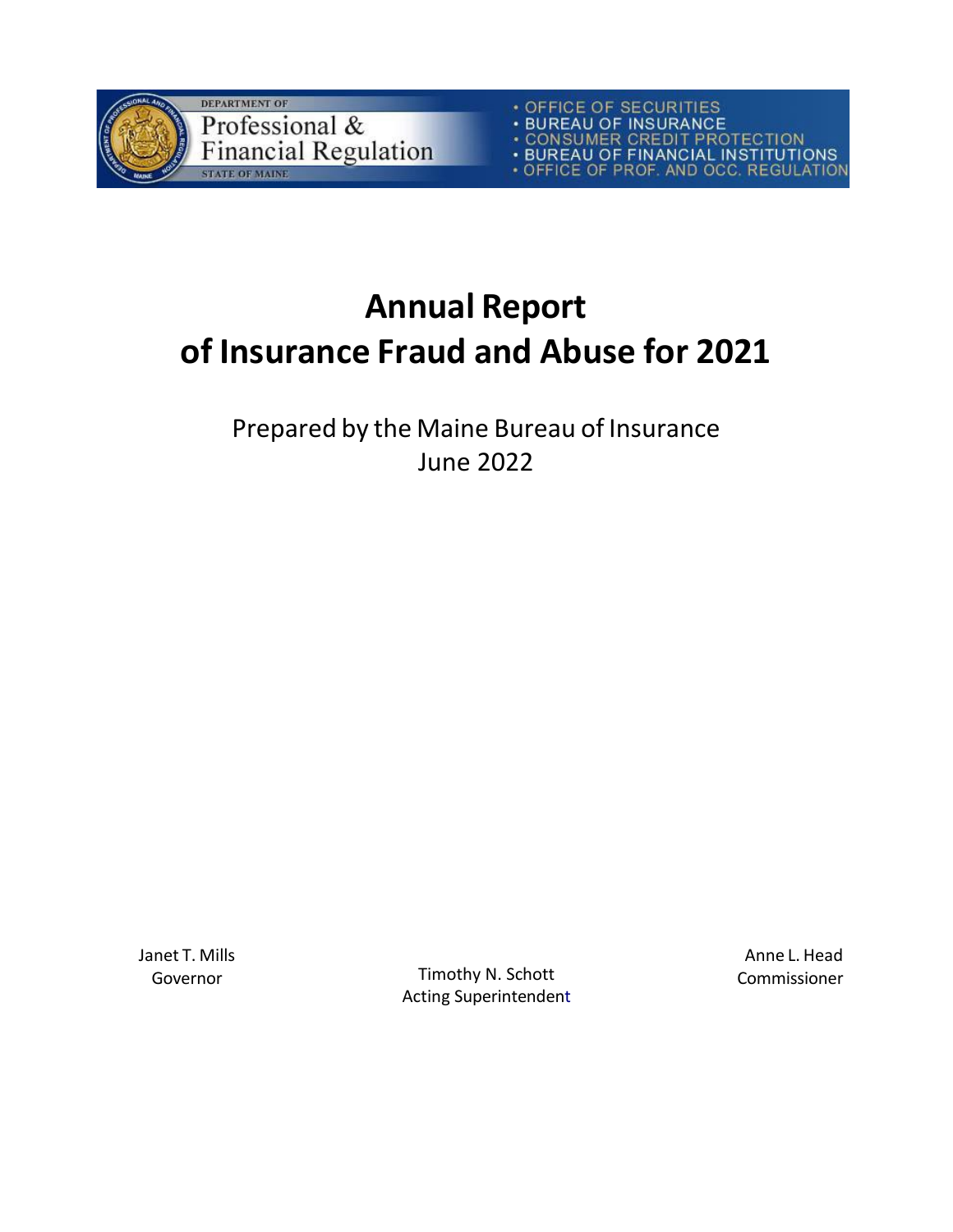## **Annual Report of Insurance Fraud and Abuse for 2021**

*The data contained in this report is based upon annual survey information which insurers are required to report to the Bureau of Insurance pursuant to 24-A M.R.S.A. §2186(4)(A)(B) and Maine Insurance Rule Chapter 920. The report contains information on:*

- *the number of suspected fraudulent cases and claims, by line of insurance*
- *the amounts paid and the amounts denied for those cases and claims*
- *the number ofsuspected fraudulent actsreported to orreferred to law enforcement and other agencies.*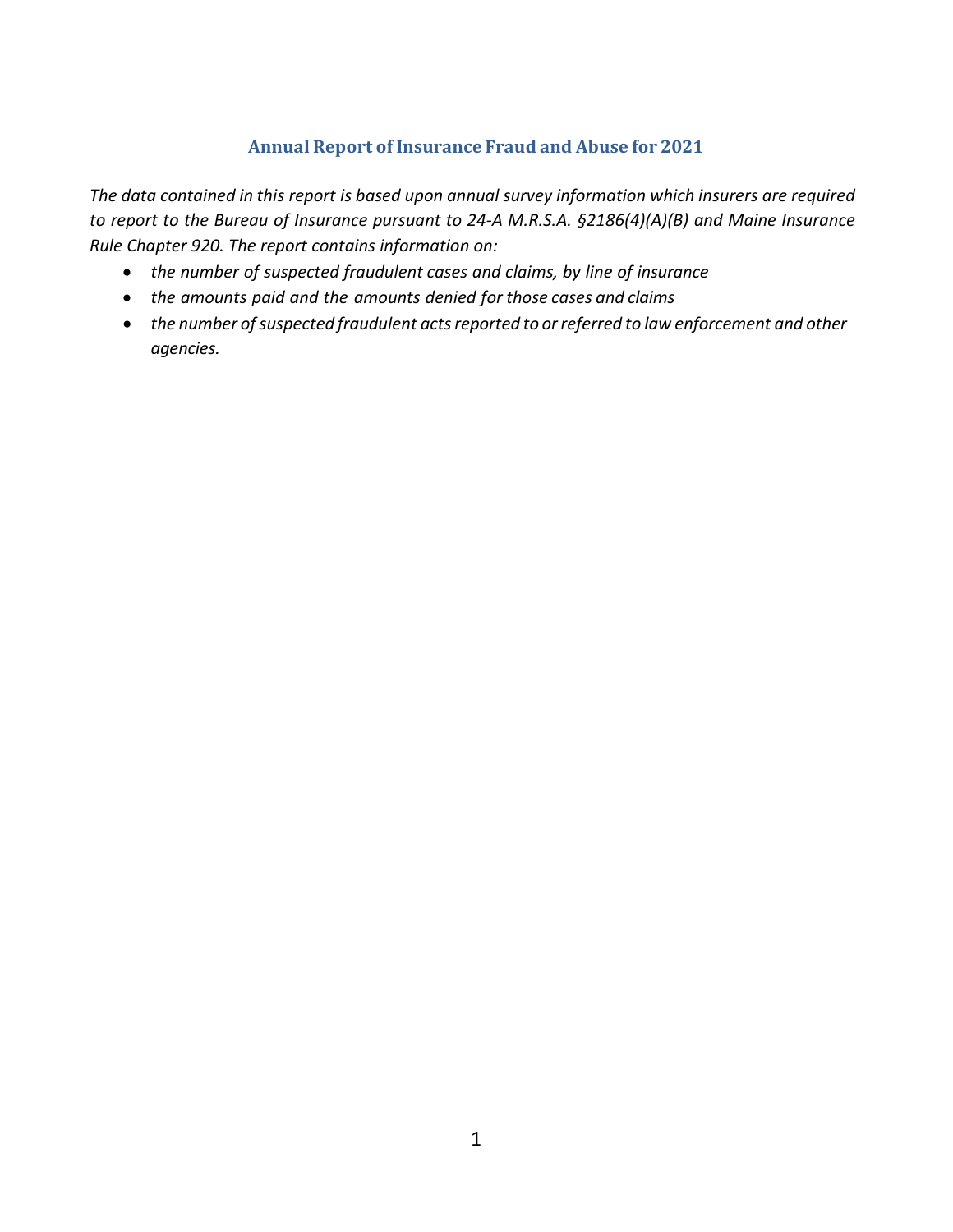## **Number of Suspected Fraudulent Cases and Claims Reported by Line of Business**

Table 1 showsthe number of suspected fraudulent cases and claims, for 2021, reported by line of business, along with the amounts paid and denied for those cases and claims.

Because one case may involve more than one fraudulent claim, the number of claims may not equal the number of cases of suspected fraudulent activity.

The highest number of suspected fraudulent cases were reported for Auto, followed by Health, then Workers' Compensation.

When looking at the percentage of amounts denied to the total of amounts paid and denied, three (3) lines of business each had more than 10 percent of itssuspected fraudulent claim amounts denied: Auto (24%), General Liability (33%), Health (67%).

| Table 1: Number of Suspected Fraudulent Cases and Claims Reported by Line of Business |               |               |                |                |                                         |  |
|---------------------------------------------------------------------------------------|---------------|---------------|----------------|----------------|-----------------------------------------|--|
|                                                                                       | <b>Number</b> | <b>Number</b> | <b>Amounts</b> | <b>Amounts</b> | <b>Total Amounts</b><br><b>Paid and</b> |  |
| <b>Line of Business</b>                                                               | of Cases      | of Claims     | Paid           | <b>Denied</b>  | <b>Denied</b>                           |  |
| Automobile                                                                            | 988           | 1,693         | \$7,478,215    | \$2,321,765    | \$9,799,980                             |  |
| Personal                                                                              | 958           | 1,395         | \$6,809,367    | \$2,221,725    | \$9,031,093                             |  |
| Commercial                                                                            | 30            | 298           | \$668,847      | \$100,040      | \$768,887                               |  |
| <b>General Liability</b>                                                              | 26            | 66            | \$289,530      | \$143,124      | \$432,654                               |  |
| Health                                                                                | 439           | 97,548        | \$3,772,626    | \$7,735,480    | \$11,508,106                            |  |
| Homeowners                                                                            | 51            | 153           | \$8,911,066    | \$899,889      | \$9,810,955                             |  |
| Life                                                                                  | 35            | 74            | \$3,812,142    | \$101,537      | \$3,913,679                             |  |
| <b>Other Property Lines</b>                                                           | 35            | 144           | \$6,785,469    | \$161,515      | \$6,946,984                             |  |
| Personal                                                                              | 19            | 106           | \$4,913,309    | \$72,245       | \$4,985,554                             |  |
| Commercial                                                                            | 16            | 38            | \$1,872,160    | \$89,270       | \$1,961,430                             |  |
| <b>Wet Marine</b>                                                                     | 0             | 6             | \$8,414        | \$0            | \$8,414                                 |  |
| <b>Workers' Compensation</b>                                                          | 221           | 355           | \$42,434,198   | \$931,500      | \$43,365,698                            |  |
| All Other Lines                                                                       | 25            | 36            | \$258,887      | \$6,777        | \$265,664                               |  |
| Personal                                                                              | 17            | 26            | \$111,141      | \$6,777        | \$117,918                               |  |
| Commercial                                                                            | 8             | 10            | \$147,746      | \$0            | \$147,746                               |  |
| <b>Totals</b>                                                                         | 1,820         | 100,075       | \$73,750,547   | \$12,301,587   | \$86,052,134                            |  |

NOTES:

- 1. Some companies reported cases but did not report claims, and some reported claims but did not report cases.
- 2. The paid and denied amounts displayed for each line of business may include payments and denials beyond those associated with the cases and claims listed for the line of business. This occurs when cases and claims that were reported in prior years were not paid or denied until this reporting period.